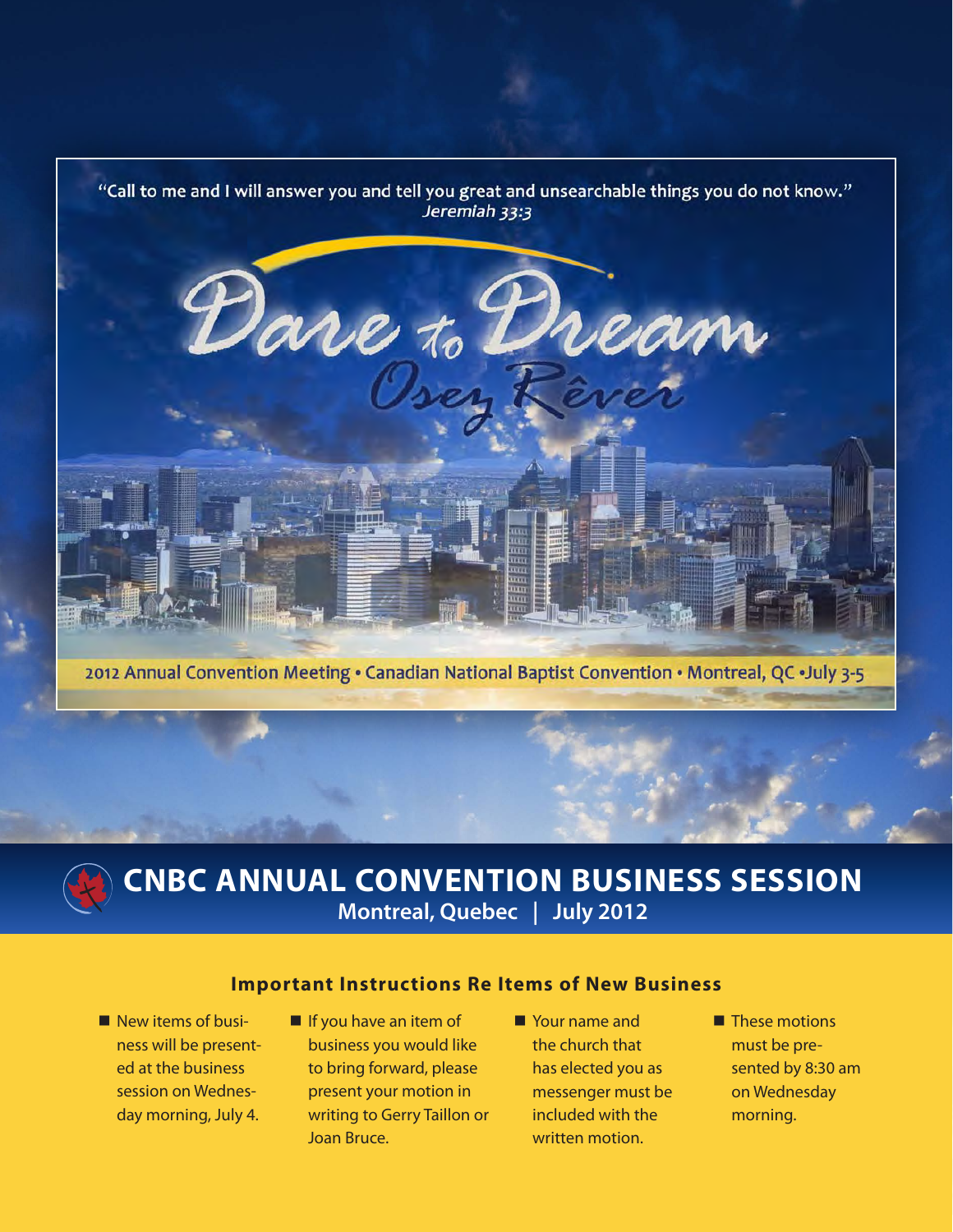

### **Nominating Committee Report**

To the CNBC Annual Convention Meeting in Montreal, Quebec - July 2012

### **CNBC National Leadership Board/ Board of Directors CNBC Foundation**

(4-year terms)

| <b>Name</b>       | <b>Year of Term</b> | <b>Province</b> |
|-------------------|---------------------|-----------------|
| Ron Young         | 4                   | QC              |
| Candice Thomas    | 4                   | <b>BC</b>       |
| Ramona Nouneh     | 4                   | QC              |
| <b>Esther Cen</b> | 4                   | AB              |
| Leon Brown        | $3*$                | ΩN              |
| Gerald Hutchman   | 3                   | <b>BC</b>       |
| John Evans        | $2^*$               | PF              |
| Linda Jarrett     | C                   | SK              |
|                   |                     |                 |

*\*Years spent as an officer do not count toward term*

#### **Trustees of Canadian Southern Baptist Seminary** (4-year-terms)

| <b>Name</b>       | <b>Year of Term</b> | <b>Province</b> |
|-------------------|---------------------|-----------------|
| Glen Undseth      | $5*$                | BC              |
| Wallace Jorden    | $5*$                | PF              |
| Lawrence Smithson | 4                   | AB              |
| Donna Boisvert    | 3                   | ΩN              |
| Michael Wilson    | $\mathcal{P}$       | ΩN              |
| Fdwin Chan        | $\mathcal{P}$       | BC.             |
| Jim Tranquilla    | $\mathcal{P}$       | NS.             |
| Pearl Tingle      | $\mathfrak z$       | RC              |
|                   |                     |                 |

*\*NLB approved a recommendation to extend term for one year*

#### **Nominating Committee 2011-2012**

**Ron Young** – Quebec **Candice Thomas** – British Columbia

#### **Nominating Committee 2012-2013**

**Linda Jarrett –** Saskatchewan **Gerald Hutchman –** British Columbia

### **Recommendations**

- Recommend the appointment of the accounting firm of Dart Bryant, Calgary, AB as auditors for the Canadian National Baptist Convention, the Canadian Southern Baptist Seminary and the CNBC Foundation for 2012.
- Second reading of proposed changes to CNBC bylaws: **Refer Item #10, July, 2011**

**The National Leadership Board moves that CNBC messengers approve the following changes to the Canadian National Baptist Convention Bylaws:**

**Bylaw #28 to read: the messengers shall also elect a minimum of eight persons who shall as nearly as possible be persons equally distributed from the cooperating Baptist churches as full voting members of the National Leadership Board of the Convention.**

**Bylaw #63 to read: The number of directors shall be fifteen (15) or such other number, not being less that eight (8), as may be determined from time to time by an ordinary resolution.**

## **Credentials Committee Report**

The Credentials Committee recommends that the following churches be affiliated with the CNBC.

- **Blessed Baptist Church of Vancouver,** Vancouver, British Columbia
- **Christ International Assembly,** Edmonton, Alberta
- **Redeemed Baptist Church,** Surrey, British Columbia
- **Tent of David Fellowship,** Vancouver, British Columbia
- **Bridge Community Church,** Coquitlam, British Columbia
- **Baptist International Worship Centre,** Brampton, Ontario
- **Woori Baptist Church,** Regina, Saskatchewan

#### **Credentials Committee 2012-2013**

**Jonathan Chisholm** Jasper Place Baptist, Edmonton, AB

**Gerry Wortman** Scarborough Baptist Church, Prince Albert, SK

**2** *CNBC Annual Convention Report • Business Section • 2012*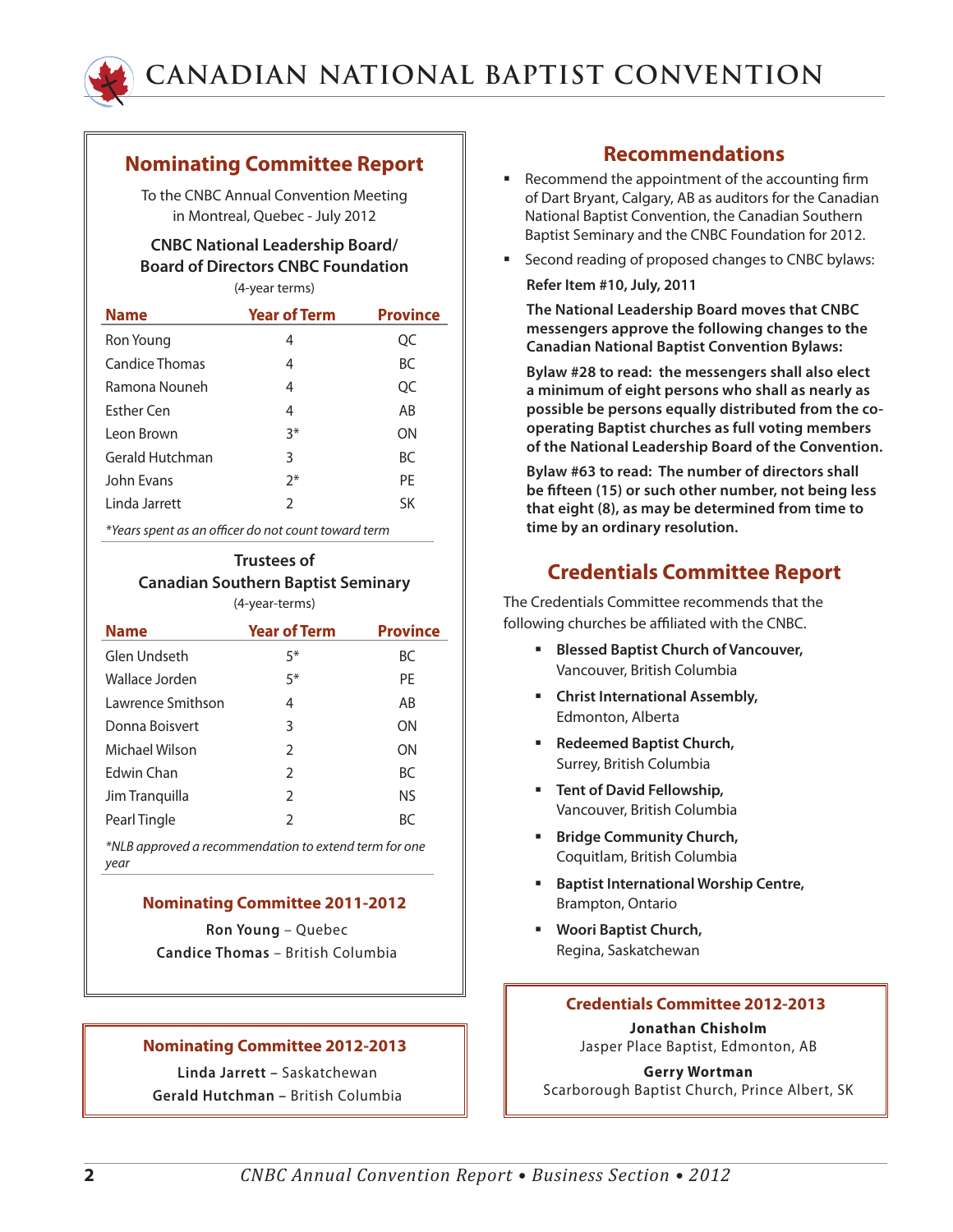

# **CNBC Church to Church Covenant**

Given that we are a network of churches who give ourselves away to advance the Kingdom<br>
God, we value the importance of being in covenant. We recognize the autonomy of the local church and will guard the ability of every congregation to have the final decision-making authority. We also see the biblical model of inter-dependence and accountability and we will carefully consider Godly counsel from other churches and church leaders. Therefore, being led by the Holy Spirit, we commit ourselves to God and to one another to live out the following:

### **We as churches covenant together to affirm the CHURCH as God's primary vehicle to advance His kingdom:**

- • By committing to share Christ, send missionaries, start and strengthen churches
- • By connecting churches in association
- • By valuing the contribution of every church as unique and significant

### **We as churches covenant together to honour the rich HERITAGE God has given us:**

- • By upholding our commitment to the "CNBC Statement of Faith"
- • By being on mission with other CNBC churches
- By partnering with the agencies and churches of the Southern Baptist Convention

#### **We as churches covenant together to practice God's desire for INTER-DEPENDENCE:**

- • By realizing we can do more together than alone
- • By accepting responsibility for one another
- By giving sacrificially through the Cooperative Program

#### **We as churches covenant together to welcome God's protection found in ACCOUNTABILITY:**

- By initiating dialogue with churches and leaders in times of need
- • By welcoming the assistance of our churches and leaders in times of crisis
- • By praying together for forgiveness and restoration in times of moral failure or spiritual distress

#### **We as churches covenant together to protect the UNITY of our churches:**

- • By praying for one another
- • By refusing to gossip or compete with one another
- By demonstrating Christ-like loyalty and love to one another

*"Now to him who is able to do immeasurably more than all we ask or imagine, according to his power that is at work within us, to him be glory in the church and in Christ Jesus throughout all generations, for ever and ever! Amen" (Ephesians 3:20, 21).*

We, the members of **the members of the matter of the members of the set of the members of the members of the members of the members of the members of the members of the members of the members of the members of the members** 

**Date**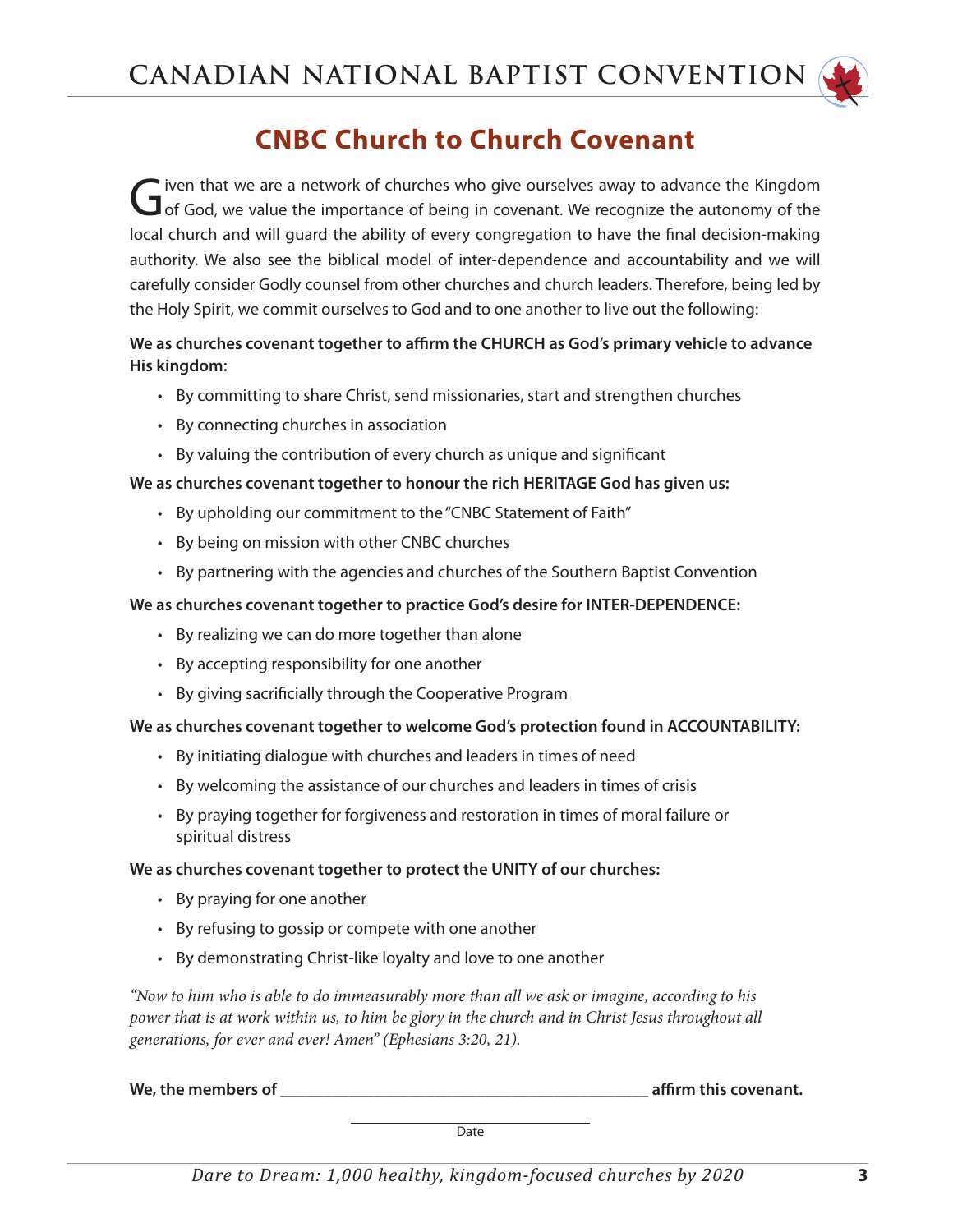

## **CNBC PROPOSED BUDGET 2013**

JUNE 2012

|                                      | <b>BUDGET</b><br>2011 | <b>BUDGET</b><br>2012 | <b>PROPOSED</b><br>2013 |
|--------------------------------------|-----------------------|-----------------------|-------------------------|
| <b>INCOME</b>                        |                       |                       |                         |
| Cooperative Program                  | 631,223.00            | 650,570.00            | 665,792.00              |
| <b>North American Mission Board</b>  | 1,175,000.00          | 1,040,000.00          | 1,500,000.00            |
| LifeWay Christian Resources - Budget | 60,000.00             | 54,000.00             | 50,000.00               |
| <b>Fleming Trust Funds</b>           | 10,000.00             | 10,000.00             | 10,000.00               |
| <b>West Coast Association</b>        | 6000                  | $\mathbf 0$           | 0.00                    |
| Other                                | 80,000.00             | 20,000.00             | 10,000.00               |
|                                      | 1,962,223.00          | 1,774,570.00          | 2,235,792.00            |
|                                      |                       |                       |                         |
| <b>EXPENSE</b>                       |                       |                       |                         |
| <b>NATIONAL MINISTRIES</b>           | 399,233.00            | 398,091.00            | 448,684.00              |
| <b>FACILITATE</b>                    | 344,167.00            | 304,133.00            | 272,291.00              |
|                                      |                       |                       |                         |
| <b>EQUIP</b>                         | 190,781.00            | 192,017.00            | 194,127.00              |
|                                      |                       |                       |                         |
| <b>NEW DISCIPLE-MAKERS</b>           | 189,706.00            | 138,621.00            | 134,912.00              |
| <b>NEW BELIEVERS</b>                 | 149,053.00            | 150,116.00            | 126,895.00              |
|                                      |                       |                       |                         |
| <b>NEW COMMUNITIES OF FAITH</b>      | 395,590.00            | 325,819.00            | 804,573.00              |
| WORLD MISSIONS (27.5%)               | 173,586.00            | 178,907.00            | 183,093.00              |
|                                      |                       |                       |                         |
| <b>SEND</b>                          | 117,398.00            | 84,157.00             | 68,508.00               |
|                                      |                       |                       |                         |
| <b>TRANSFORMING COMMUNITIES</b>      | 2,709.00              | 2,709.00              | 2,709.00                |
|                                      | 1,962,223.00          | 1,774,570.00          | 2,235,792.00            |

\* This budget does not reflect the NAMB Canada funds for church planting.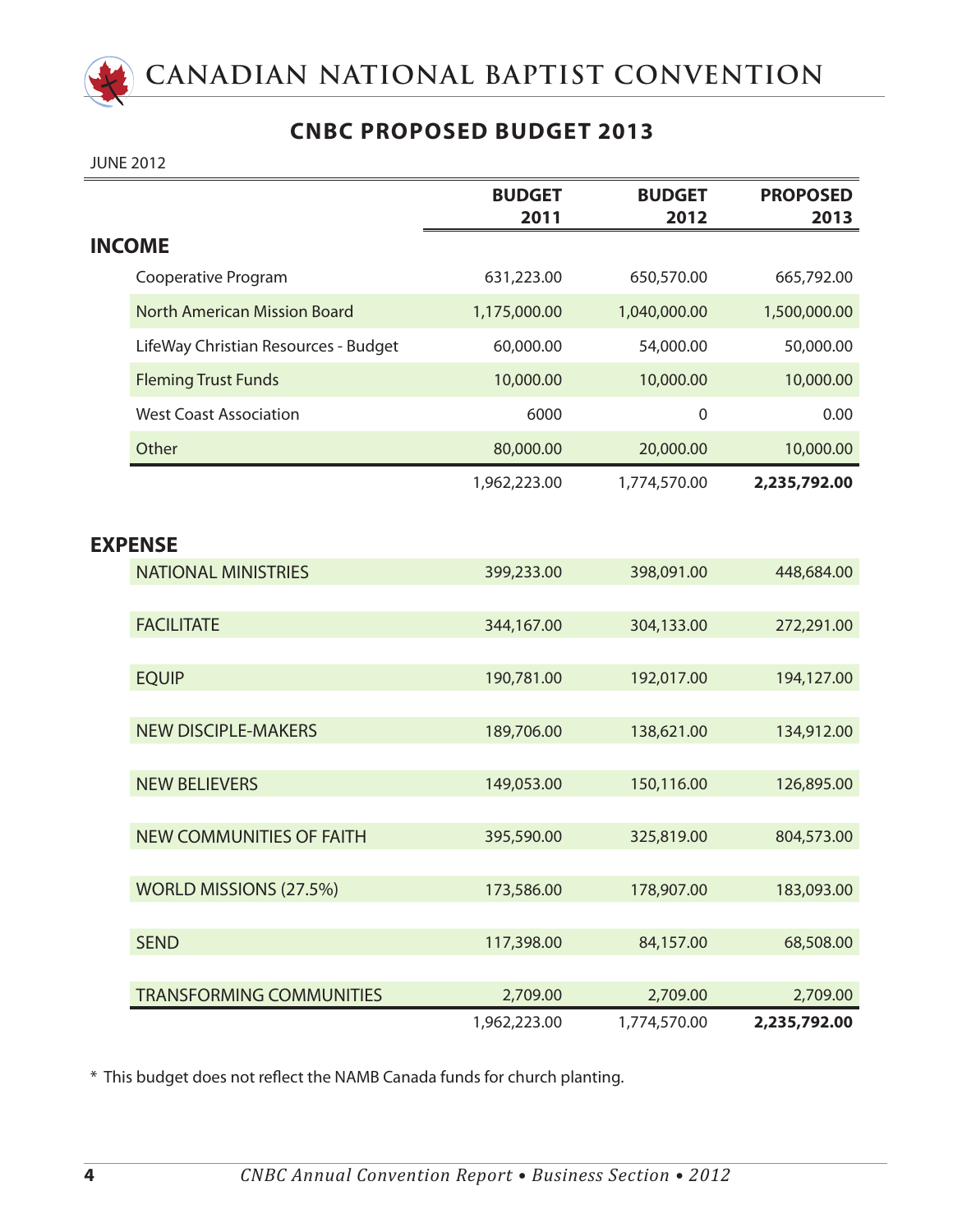

# **CNBC PROPOSED BUDGET 2013**

## **DETAILED EXPENSE**

|              |                                    |           | <b>BUDGET</b><br>2011 | <b>BUDGET</b><br>2012 | <b>PROPOSED</b><br>2013 |
|--------------|------------------------------------|-----------|-----------------------|-----------------------|-------------------------|
|              | <b>NATIONAL MINISTRIES</b>         |           |                       |                       |                         |
|              | Salaries & Benefits Expense        |           | 246,065.00            | 248,673.00            | 250,066.00              |
|              | <b>Travel and Operating</b>        |           | 14,000.00             | 14,000.00             | 14,000.00               |
|              | Canadian Southern Baptist Seminary |           | 16,000.00             | 16,000.00             | 16,000.00               |
|              | <b>CNBC Foundation</b>             |           | 3,750.00              | 0.00                  | 0.00                    |
|              | <b>National Ministry Programs</b>  |           | 23,343.00             | 23,343.00             | 72,543.00               |
|              | <b>Baptist Horizon</b>             |           | 23,000.00             | 23,000.00             | 23,000.00               |
|              | <b>Annual Audit</b>                |           | 16,800.00             | 16,800.00             | 16,800.00               |
|              | National Leadership Board          |           | 20,000.00             | 20,000.00             | 20,000.00               |
|              | D&O Liability Insurance            |           | 4,275.00              | 4,275.00              | 4,275.00                |
|              | <b>CNBC Annual Convention</b>      |           | 32,000.00             | 32,000.00             | 32,000.00               |
|              |                                    | Sub Total | 399,233.00            | 398,091.00            | 448,684.00              |
|              | <b>FACILITATE</b>                  |           |                       |                       |                         |
|              | Salaries & Benefits Expense        |           | 187,538.00            | 147,504.00            | 149,146.00              |
|              | <b>Office Operating Expense</b>    |           | 55,300.00             | 55,300.00             | 35,036.00               |
|              | Office Equipment/Lease/Maintenance |           | 60,204.00             | 60,204.00             | 25,250.00               |
|              | <b>Property Management Expense</b> |           | 41,125.00             | 41,125.00             | 62,859.00               |
|              |                                    | Sub Total | 344,167.00            | 304,133.00            | 272,291.00              |
| <b>EQUIP</b> |                                    |           |                       |                       |                         |
|              | Salaries & Benefits Expense        |           | 113,884.00            | 115,120.00            | 117,230.00              |
|              | <b>Travel</b>                      |           | 13,000.00             | 13,000.00             | 13,000.00               |
|              | Projects                           |           | 63,897.00             | 63,897.00             | 54,312.00               |
|              | <b>Program Operating</b>           |           | 0.00                  | 0.00                  | 9,585.00                |
|              |                                    | Sub Total | 190,781.00            | 192,017.00            | 194,127.00              |
|              | <b>NEW DISCIPLEMAKERS</b>          |           |                       |                       |                         |
|              | Salaries & Benefits Expense        |           | 150,793.00            | 100,932.00            | 89,678.00               |
|              |                                    |           |                       |                       |                         |
|              | <b>Travel</b>                      |           | 13,000.00             | 13,000.00             | 13,000.00               |
|              | <b>Prayer Ministry</b>             |           | 1,224.00              | 0.00                  | 0.00                    |
|              | Projects                           |           | 24,689.00             | 24,689.00             | 27,234.00               |
|              | <b>Program Operating</b>           |           | 0.00                  | 0.00                  | 5,000.00                |
|              |                                    | Sub Total | 189,706.00            | 138,621.00            | 134,912.00              |

*Dare to Dream: 1,000 healthy, kingdom-focused churches by 2020* **5**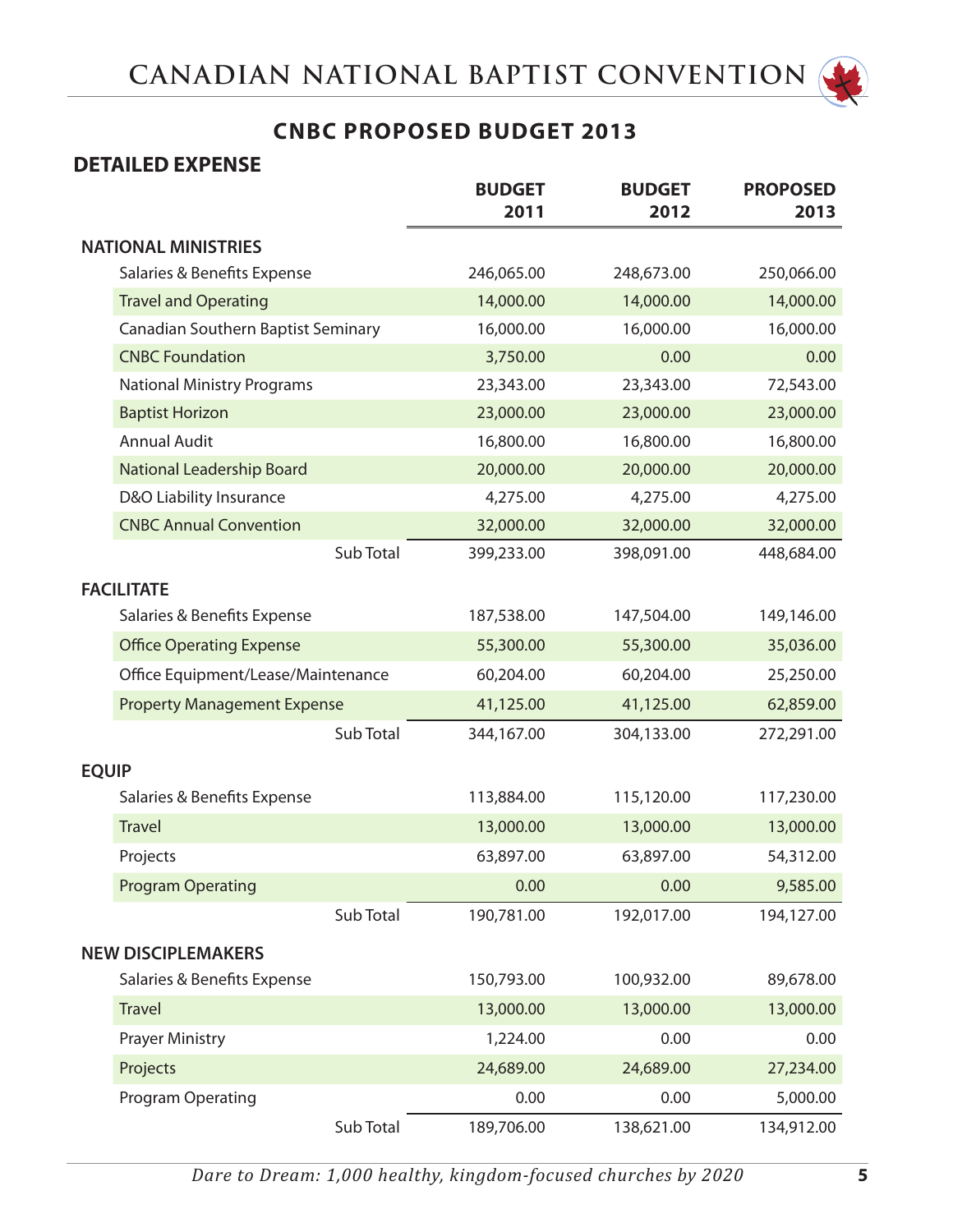

# **CNBC PROPOSED BUDGET 2013**

|             |                                              |              | <b>BUDGET</b><br>2011 | <b>BUDGET</b><br>2012 | <b>PROPOSED</b><br>2013 |
|-------------|----------------------------------------------|--------------|-----------------------|-----------------------|-------------------------|
|             | <b>NEW BELIEVERS</b>                         |              |                       |                       |                         |
|             | Salaries & Benefits Expense                  |              | 94,104.00             | 95,167.00             | 79,488.00               |
|             | <b>Travel &amp; Operating</b>                |              | 13,000.00             | 13,000.00             | 13,000.00               |
|             | <b>Women's Ministires</b>                    |              | 2,557.00              | 2,557.00              | 2,173.00                |
|             | Projects                                     |              | 39,392.00             | 39,392.00             | 27,234.00               |
|             | Program Operating                            |              | 0.00                  | 0.00                  | 5,000.00                |
|             |                                              | Sub Total    | 149,053.00            | 150,116.00            | 126,895.00              |
|             | <b>NEW COMMUNITIES OF FAITH</b>              |              |                       |                       |                         |
|             | Salaries & Benefits                          |              | 65,555.00             | 0.00                  | 0.00                    |
|             | <b>Travel and Operating</b>                  |              | 4,216.00              | 0.00                  | 0.00                    |
|             | <b>Church Planting Projects</b>              |              | 325,819.00            | 325,819.00            | 731,430.00              |
|             | <b>Church Planting Development</b>           |              | 0.00                  | 0.00                  | 73,143.00               |
|             |                                              | Sub Total    | 395,590.00            | 325,819.00            | 804,573.00              |
|             | <b>WORLD MISSIONS</b>                        |              |                       |                       |                         |
|             | <b>Cooperative Program to World Missions</b> |              | 173,586.00            | 178,907.00            | 183,093.00              |
|             |                                              | Sub Total    | 173,586.00            | 178,907.00            | 183,093.00              |
| <b>SEND</b> |                                              |              |                       |                       |                         |
|             | Salaries & Benefits                          |              | 73,521.00             | 65,263.00             | 66,508.00               |
|             | <b>Travel and Operating</b>                  |              | 15,834.00             | 14,500.00             | 0.00                    |
|             | Projects                                     |              | 28,043.00             | 4,394.00              | 1,700.00                |
|             | <b>Program Operating</b>                     |              | 0.00                  | 0.00                  | 300.00                  |
|             |                                              | Sub Total    | 117,398.00            | 84,157.00             | 68,508.00               |
|             | <b>TRANSFORMING COMMUNITIES</b>              |              |                       |                       |                         |
|             | <b>Transforming Communities Projects</b>     |              | 2,709.00              | 2,709.00              | 2,303.00                |
|             | <b>Program Operating</b>                     |              | 0.00                  | 0.00                  | 406.00                  |
|             |                                              | Sub Total    | 2,709.00              | 2,709.00              | 2,709.00                |
|             |                                              |              |                       |                       |                         |
|             |                                              | <b>TOTAL</b> | 1,962,223.00          | 1,774,570.00          | 2,235,792.00            |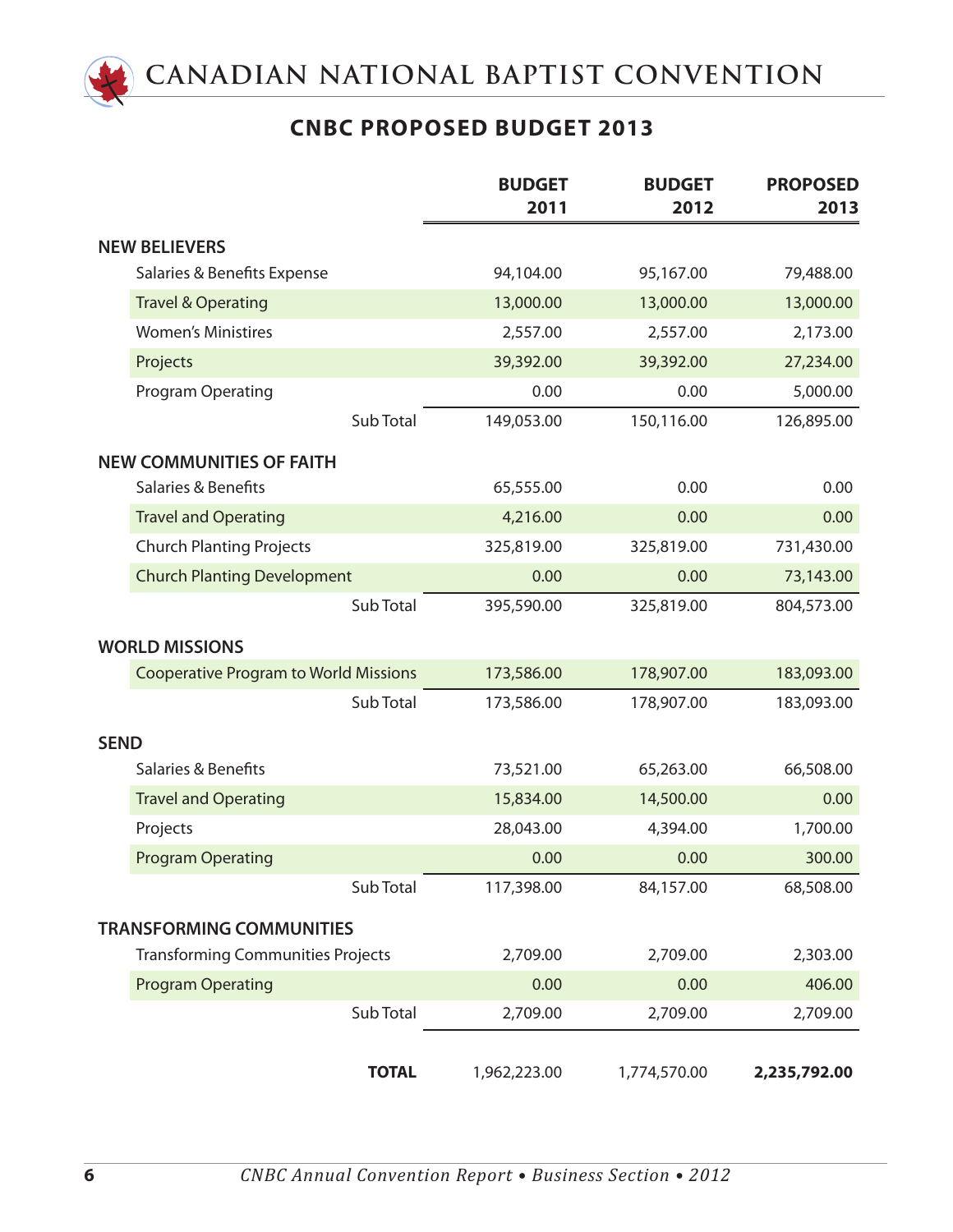# **INTERNATIONAL MISSIONS PROPOSED BUDGET 2013**

|                                         | <b>BUDGET</b><br>2011 | <b>BUDGET</b><br>2012 | <b>PROPOSED</b><br>2013 |
|-----------------------------------------|-----------------------|-----------------------|-------------------------|
| <b>INCOME</b>                           |                       |                       |                         |
| Canadian Cooperative Program            | 114,538.00            | 89,454.00             | 91,547.00               |
| <b>International Missions Offering</b>  | 150,000.00            | 170,000.00            | 170,000.00              |
| Interest <sup>*</sup>                   | 3,500.00              | 3,500.00              | 3,500.00                |
| <b>International Mission Board</b>      | 90,000.00             | 90,000.00             | 40,000.00               |
| <b>Other Gifts</b>                      | 500.00                | 1,000.00              | 2,000.00                |
| <b>IM Reserve Fund</b>                  | 0.00                  | 0.00                  | 57,221.00               |
| Cuba Ministry Gifts                     | 0.00                  | 250,000.00            | 250,000.00              |
|                                         | 358,538.00            | 603,954.00            | 614,268.00              |
| <b>EXPENSES</b>                         |                       |                       |                         |
| <b>SEND</b>                             |                       |                       |                         |
| Send Team Leader, v                     | 0.00                  | 0                     | 16,000.00               |
| <b>Send Project Funds</b>               | 0.00                  | $\overline{0}$        | 20,000.00               |
| Salaries and Benefits Expense           | 47,750.00             | 47,750.00             | 49,091.00               |
| <b>MISSIONARY SUPPORT</b>               |                       |                       |                         |
| Salaries and Benefits Expense           | 203,940.00            | 212,677.00            | 192,677.00 *            |
| <b>Cost of Living</b>                   | <b>IMB</b>            | <b>IMB</b>            | <b>IMB</b>              |
| <b>Field Tax</b>                        | <b>IMB</b>            | <b>IMB</b>            | <b>IMB</b>              |
| <b>MISSIONARY APPOINTMENT</b>           |                       |                       |                         |
| <b>Appointment Expense</b>              | 2,000.00              | 2,000.00              | 2,500.00                |
| <b>Retirement Benefit</b>               | 2,500.00              | 2,500.00              | 2,500.00                |
| <b>HOME ASSIGNMENT</b>                  |                       |                       |                         |
| Home Assignment, Housing                | 12,000.00             | 12,000.00             | 12,000.00               |
| Home Assignment, COL                    | 11,000.00             | 11,000.00             | 12,000.00               |
| Home Assignment, Travel                 | 13,000.00             | 13,000.00             | 13,000.00               |
| <b>OTHER</b>                            |                       |                       |                         |
| Missions Promotion (CMO/IMO/NAMO)       | 0.00                  | 9,000.00              | 9,000.00                |
| <b>Program Operating</b>                | 0.00                  | 0.00                  | 10,000.00               |
| Projects & Field Support                | 12,500.00             | 12,500.00             | 13,000.00               |
| National Ministry Leader - Field Visits | 8,000.00              | 8,000.00              | 8,000.00                |
| <b>MK Education Funds</b>               | 2,000.00              | 2,000.00              | 2,000.00                |
| <b>Cuba Ministry Partnership</b>        | 0.00                  | 20,000.00             | 2,500.00                |
| Cuba Ministry, other                    | 0.00                  | 250,000.00            | 250,000.00              |
| <b>Reserve Fund</b>                     | 43,848.00             | 1,527.00              | 0.00                    |
| <b>Expense Sub Total</b>                | 358,538.00            | 603,954.00            | 614,268.00              |

Reflects agreement with IMB

*Dare to Dream: 1,000 healthy, kingdom-focused churches by 2020* **7** \* The budgeted salary is set to cover 5 units. The IMB partnership will cover a maximum of six units.

June 2012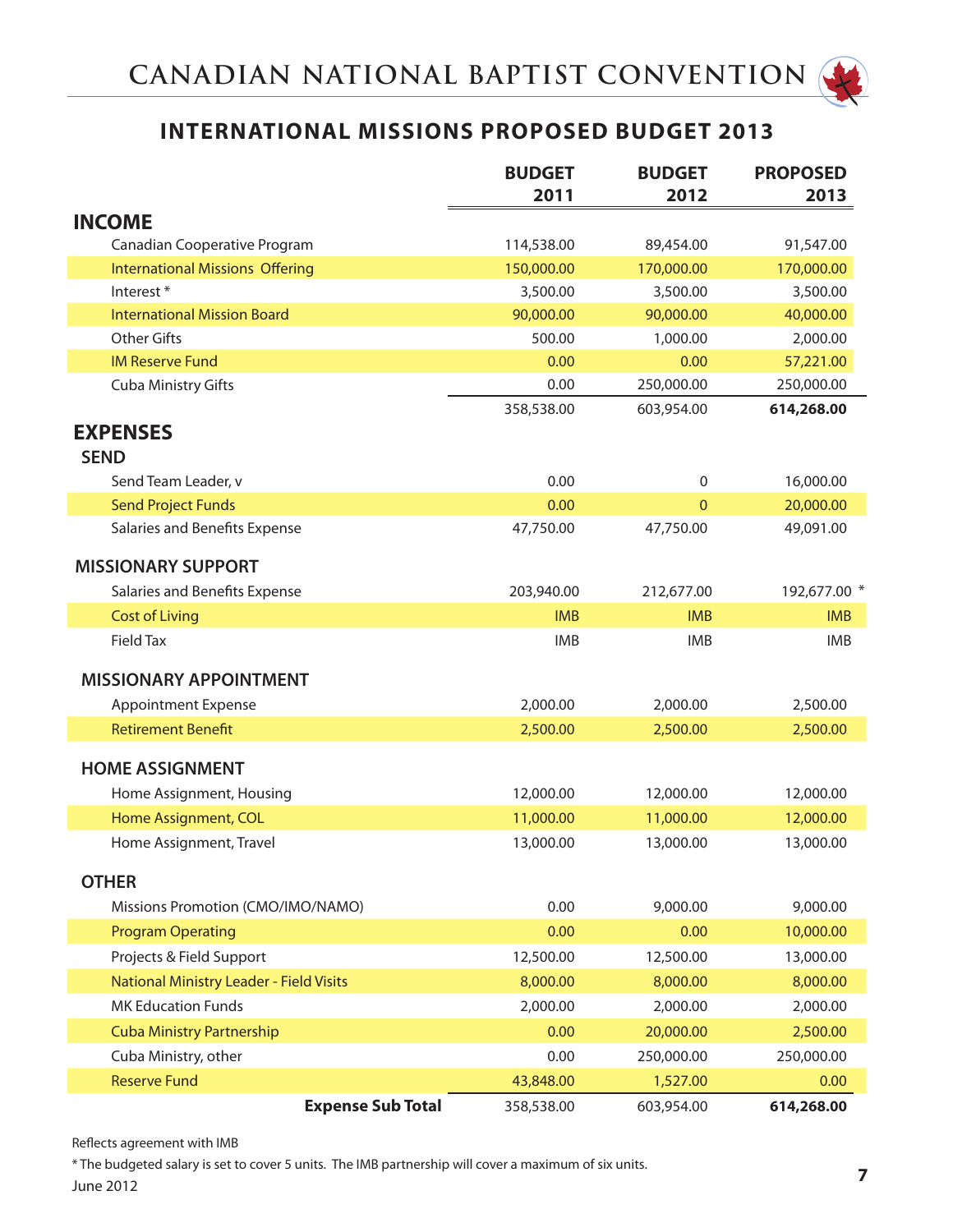## **OPERATING BUDGET SUMMARY**

| <b>OPERATING REVENUE</b>                       | <b>ACTUAL</b><br>2011 | <b>Approved</b><br><b>BUDGET</b><br>2012 | <b>Adjusted</b><br><b>BUDGET</b><br>2012 | <b>Proposed</b><br><b>BUDGET</b><br>2013 |
|------------------------------------------------|-----------------------|------------------------------------------|------------------------------------------|------------------------------------------|
| <b>CNBC Sources</b>                            | 221,018               | 231,000                                  | 221,000                                  | 236,000                                  |
| <b>General Donations &amp; Trsf from Desig</b> | 627,919               | 892,200                                  | 878,360                                  | 878,204                                  |
| <b>Student Tuition &amp; Fees</b>              | 275,620               | 358,160                                  | 314,520                                  | 344,080                                  |
| <b>Rental Revenue</b>                          | 224,276               | 299,636                                  | 311,716                                  | 335,532                                  |
| Sales Revenue                                  | 125,237               | 162,750                                  | 162,750                                  | 150,000                                  |
| <b>Other Revenue</b>                           | 7,154                 | 6,000                                    | 6,000                                    | 7,000                                    |
| <b>Investment Revenue</b>                      | 401                   | 500                                      | 500                                      | 500                                      |
| Nehemiah Revenue                               | 12,918                | 21,500                                   | 14,725                                   | 14,725                                   |
| <b>BMI Revenue</b>                             | 118,233               | 121,448                                  | 121,463                                  | 124,537                                  |
| <b>TOTAL OPERATING REVENUE</b>                 | 1,612,776             | 2,093,194                                | 2,031,034                                | 2,090,578                                |
|                                                |                       |                                          |                                          |                                          |
| <b>OPERATING EXPENDITURES</b>                  |                       |                                          |                                          |                                          |
| Office of the President                        | 146,821               | 154,938                                  | 152,229                                  | 155,956                                  |
| Office of Development                          | 105,226               | 135,975                                  | 133,143                                  | 147,134                                  |
| <b>Office of Public Relations</b>              | 32,588                | 71,607                                   | 57,664                                   | 60,834                                   |
| <b>Business Services</b>                       | 250,400               | 276,783                                  | 273,604                                  | 285,783                                  |
| <b>Academic Services</b>                       | 251,166               | 293,943                                  | 272,360                                  | 282,318                                  |
| <b>Library Services</b>                        | 104,010               | 123,401                                  | 115,369                                  | 118,863                                  |
| <b>Student Services</b>                        | 16,613                | 23,347                                   | 23,890                                   | 17,660                                   |
| <b>Student Recruitment Services</b>            | 91,567                | 113,263                                  | 100,983                                  | 110,761                                  |
| <b>Facilities Management Services</b>          | 221,511               | 248,713                                  | 261,597                                  | 280,759                                  |
| <b>Student Housing Services</b>                | 167,598               | 213,200                                  | 208,147                                  | 208,113                                  |
| <b>Guest Housing Services</b>                  | 25,740                | 34,524                                   | 36,526                                   | 34,140                                   |
| <b>Bookstore Services</b>                      | 127,252               | 166,553                                  | 165,333                                  | 154,995                                  |
| Nehemiah Project                               | 12,919                | 21,500                                   | 14,725                                   | 14,725                                   |
| <b>Blackaby Ministries Training Institute</b>  | 118,233               | 121,448                                  | 121,463                                  | 124,537                                  |
| <b>TOTAL PER SCHEDULES</b>                     | \$1,671,641           | \$1,999,194                              | \$1,937,034                              | \$1,996,578                              |
| Loan principal - Student Housing               | 104,931               | 85,000                                   | 85,000                                   | 85,000                                   |
| <b>Capital Expenditures</b>                    | $\pmb{0}$             | $\pmb{0}$                                | $\mathbf{0}$                             | $\overline{0}$                           |
| <b>Library Acquisitions</b>                    | 7,643                 | 9,000                                    | 9,000                                    | 9,000                                    |
| <b>TOTAL OPERATING EXPENDITURES</b>            | \$1,784,215           | \$2,093,194                              | \$2,031,034                              | \$2,090,578                              |
| TRANSFER from FUNDED RESERVE - OPERATING       | \$171,500             | \$                                       | \$                                       | \$                                       |
| PROJECTED POSITION (SHORTFALL)                 | \$61                  | \$(0)                                    | \$(0)                                    | \$(0)                                    |

**8** *CNBC Annual Convention Report • Business Section • 2012*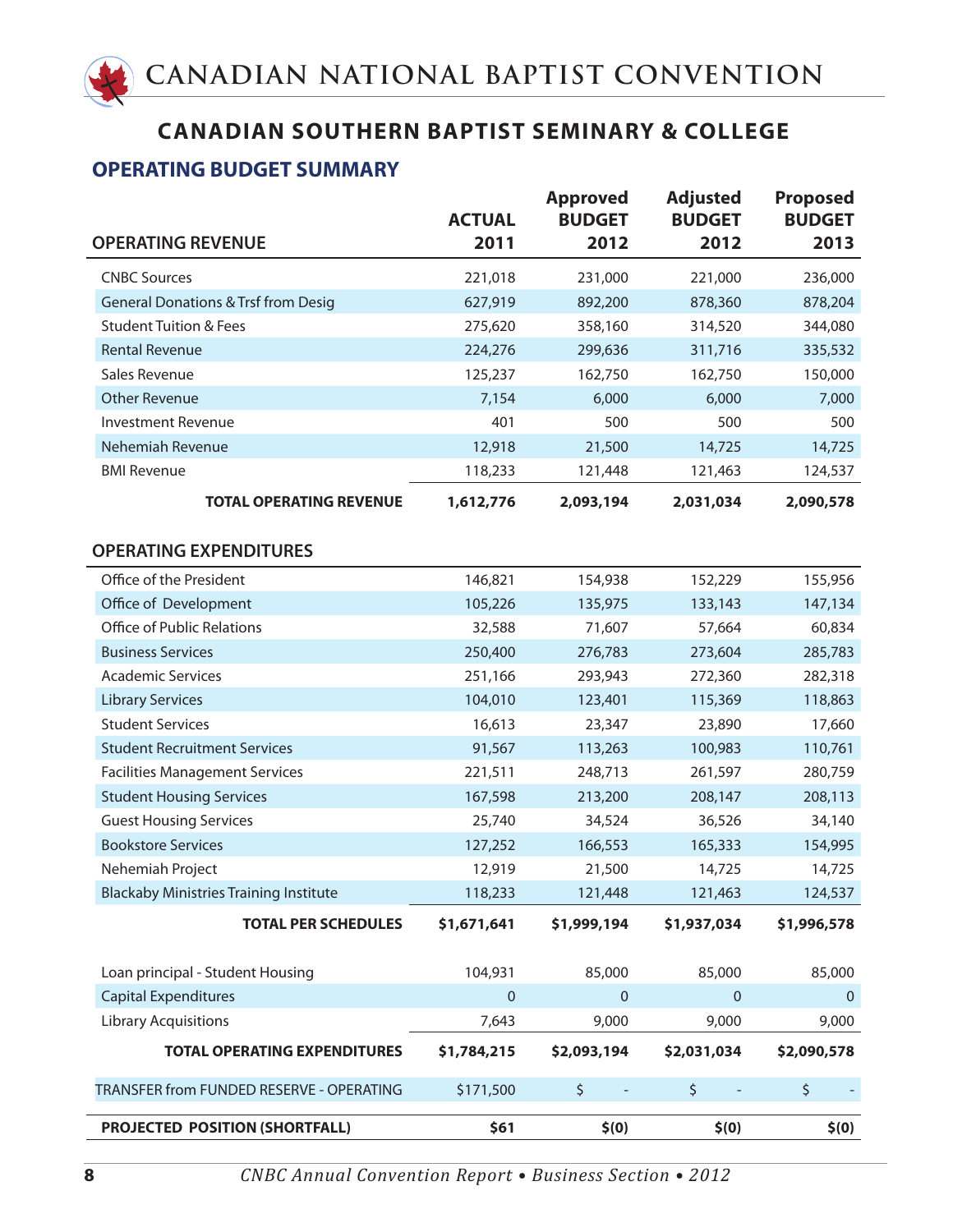

## **OPERATING EXPENDITURES BY DEPARTMENT**

|                                                                                     |                    | <b>ACTUAL</b> | <b>Approved</b><br><b>BUDGET</b> | <b>Adjusted</b><br><b>BUDGET</b> | <b>Proposed</b><br><b>BUDGET</b> |
|-------------------------------------------------------------------------------------|--------------------|---------------|----------------------------------|----------------------------------|----------------------------------|
| <b>OPERATING EXPENDITURES</b>                                                       |                    | 2011          | 2012                             | 2012                             | 2013                             |
| <b>Office of the President</b>                                                      |                    |               |                                  |                                  |                                  |
| Salaries, Wages and Benefits                                                        |                    | 115,146       | 121,638                          | 120,579                          | 123,706                          |
| Operations                                                                          |                    | 21,035        | 20,500                           | 19,100                           | 19,750                           |
| Office Expense                                                                      |                    | 2,448         | 2,800                            | 2,550                            | 2,500                            |
| <b>Travel Expense</b>                                                               |                    | 8,192         | 10,000                           | 10,000                           | 10,000                           |
|                                                                                     | <b>TOTAL</b>       | \$146,821     | \$154,938                        | \$152,229                        | \$155,956                        |
| <b>Office of Development</b>                                                        |                    |               |                                  |                                  |                                  |
| Salaries, Wages and Benefits                                                        |                    | 91,031        | 110,225                          | 108,593                          | 111,234                          |
| Operations                                                                          |                    | 8,645         | 8,400                            | 8,200                            | 18,400                           |
| Office Expense                                                                      |                    | 2,422         | 7,350                            | 6,350                            | 7,500                            |
| <b>Travel Expense</b>                                                               |                    | 3,127         | 10,000                           | 10,000                           | 10,000                           |
|                                                                                     | <b>TOTAL</b>       | \$105,225     | \$135,975                        | \$133,143                        | \$147,134                        |
| <b>Office of Public Relations</b>                                                   |                    |               |                                  |                                  |                                  |
| Salaries, Wages and Benefits                                                        |                    | 14,408        | 29,807                           | 26,364                           | 27,034                           |
| Operations                                                                          |                    | 17,467        | 38,500                           | 29,000                           | 31,500                           |
| Office Expense                                                                      |                    | 713           | 2,800                            | 2,300                            | 1,800                            |
| <b>Travel Expense</b>                                                               |                    | $\pmb{0}$     | 500                              | $\mathbf 0$                      | 500                              |
|                                                                                     | <b>TOTAL</b>       | \$32,588      | \$71,607                         | \$57,664                         | \$60,834                         |
| <b>Business Services</b>                                                            |                    |               |                                  |                                  |                                  |
| Salaries, Wages and Benefits                                                        |                    | 170,072       | 183,633                          | 185,504                          | 193,483                          |
| Operations                                                                          |                    | 43,260        | 44,250                           | 44,200                           | 47,300                           |
| Office Expense                                                                      |                    | 36,459        | 47,900                           | 42,900                           | 44,200                           |
| <b>Travel Expense</b>                                                               |                    | 608           | 1,000                            | 1,000                            | 800                              |
|                                                                                     | <b>TOTAL</b>       | \$250,399     | \$276,783                        | \$273,604                        | \$285,783                        |
| <b>Academic Services</b>                                                            |                    |               |                                  |                                  |                                  |
| Salaries, Wages and Benefits *                                                      |                    | 180,654       | 194,743                          | 185,360                          | 188,918                          |
| Operations                                                                          |                    | 43,989        | 63,700                           | 58,000                           | 64,600                           |
| Office Expense                                                                      |                    | 20,559        | 23,500                           | 22,000                           | 21,800                           |
| <b>Travel Expense</b>                                                               |                    | 5,965         | 12,000                           | 7,000                            | 7,000                            |
|                                                                                     | TOTAL <sup>*</sup> | \$251,167     | \$293,943                        | \$272,360                        | \$282,318                        |
| * Figures do not include salary costs for IMB funded professors - approx. \$337,500 |                    |               |                                  |                                  |                                  |
| <b>Library Services</b>                                                             |                    |               |                                  |                                  |                                  |
| Salaries, Wages and Benefits                                                        |                    | 76,613        | 87,600                           | 82,944                           | 86,238                           |
| Operations                                                                          |                    | 26,069        | 31,950                           | 29,675                           | 30,450                           |
| Office Expense                                                                      |                    | 1,062         | 2,850                            | 1,750                            | 1,875                            |
| <b>Travel Expense</b>                                                               |                    | 267           | 1,000                            | 1,000                            | 300                              |
|                                                                                     | <b>TOTAL</b>       | \$104,011     | \$123,400                        | \$115,369                        | \$118,863                        |

**Dare to Dream: 1,000 healthy, kingdom-focused churches by 2020 9**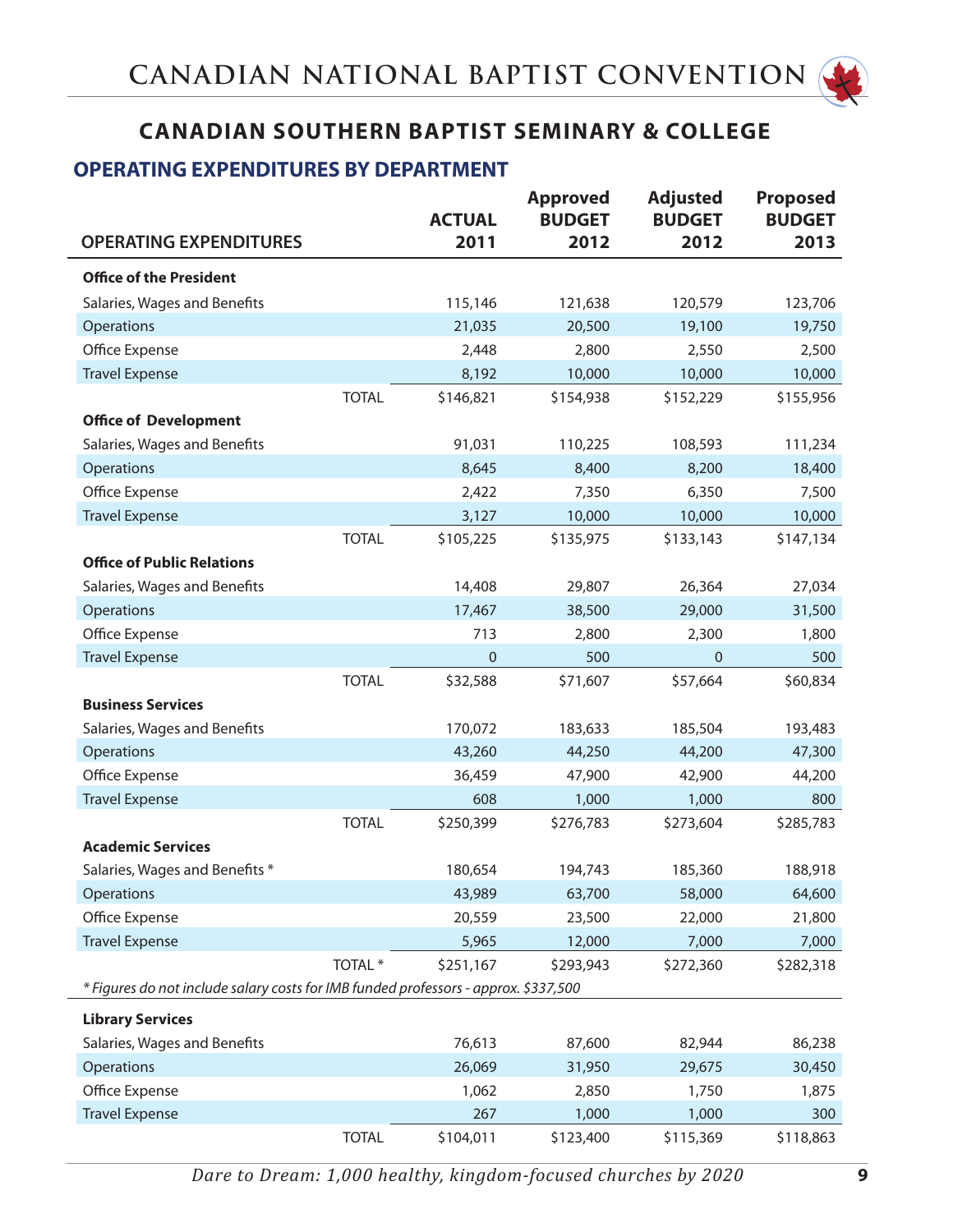### **OPERATING EXPENDITURES BY DEPARTMENT**

|                                       |              | <b>ACTUAL</b> | <b>Approved</b><br><b>BUDGET</b> | <b>Adjusted</b><br><b>BUDGET</b> | <b>Proposed</b><br><b>BUDGET</b> |
|---------------------------------------|--------------|---------------|----------------------------------|----------------------------------|----------------------------------|
| <b>OPERATING EXPENDITURES</b>         |              | 2011          | 2012                             | 2012                             | 2013                             |
| <b>Student Services</b>               |              |               |                                  |                                  |                                  |
| Salaries, Wages and Benefits          |              | 4,159         | 9,172                            | 10,615                           | 4,310                            |
| Operations                            |              | 4,917         | 7,000                            | 6,200                            | 6,200                            |
| Office Expense                        |              | 35            | 175                              | 75                               | 150                              |
| <b>Travel Expense</b>                 |              | 7,500         | 7,000                            | 7,000                            | 7,000                            |
|                                       | <b>TOTAL</b> | \$16,611      | \$23,347                         | \$23,890                         | \$17,660                         |
| <b>Student Recruitment Services</b>   |              |               |                                  |                                  |                                  |
| Salaries, Wages and Benefits          |              | 70,034        | 78,213                           | 71,658                           | 74,201                           |
| Operations                            |              | 6,858         | 15,000                           | 12,500                           | 14,000                           |
| Office Expense                        |              | 4,672         | 5,050                            | 4,825                            | 5,560                            |
| <b>Travel Expense</b>                 |              | 10,003        | 15,000                           | 12,000                           | 17,000                           |
|                                       | <b>TOTAL</b> | \$91,567      | \$113,263                        | \$100,983                        | \$110,761                        |
| <b>Facilities Management Services</b> |              |               |                                  |                                  |                                  |
| Salaries, Wages and Benefits          |              | 103,317       | 119,213                          | 117,597                          | 121,259                          |
| Operations                            |              | 116,515       | 128,000                          | 142,500                          | 158,000                          |
| Office Expense                        |              | 1,679         | 1,500                            | 1,500                            | 1,500                            |
| <b>Travel Expense</b>                 |              |               |                                  |                                  |                                  |
|                                       | <b>TOTAL</b> | \$221,511     | \$248,713                        | \$261,597                        | \$280,759                        |
| <b>Student Housing Services</b>       |              |               |                                  |                                  |                                  |
| Salaries, Wages and Benefits          |              | 15,755        | 11,000                           | 10,447                           | 12,913                           |
| Operations                            |              | 147,692       | 176,200                          | 171,700                          | 169,200                          |
| Office Expense                        |              | 4,150         | 26,000                           | 26,000                           | 26,000                           |
| <b>Travel Expense</b>                 |              |               |                                  |                                  |                                  |
|                                       | <b>TOTAL</b> | \$167,597     | \$213,200                        | \$208,147                        | \$208,113                        |
| <b>Guest Housing Services</b>         |              |               |                                  |                                  |                                  |
| Salaries, Wages and Benefits          |              | 6,508         | 5,424                            | 5,426                            | 5,990                            |
| Operations                            |              | 18,049        | 25,500                           | 27,500                           | 24,550                           |
| Office Expense                        |              | 1,183         | 3,600                            | 3,600                            | 3,600                            |
| <b>Travel Expense</b>                 |              |               |                                  |                                  |                                  |
|                                       | <b>TOTAL</b> | \$25,740      | \$34,524                         | \$36,526                         | \$34,140                         |
| <b>Bookstore Services</b>             |              |               |                                  |                                  |                                  |
| Salaries, Wages and Benefits          |              | 40,050        | 41,839                           | 42,719                           | 43,809                           |
| Operations                            |              | 83,340        | 119,176                          | 117,176                          | 105,900                          |
| Office Expense                        |              | 3,623         | 5,038                            | 4,938                            | 4,786                            |
| <b>Travel Expense</b>                 |              | 238           | 500                              | 500                              | 500                              |
|                                       | <b>TOTAL</b> | \$127,251     | \$166,553                        | \$165,333                        | \$154,995                        |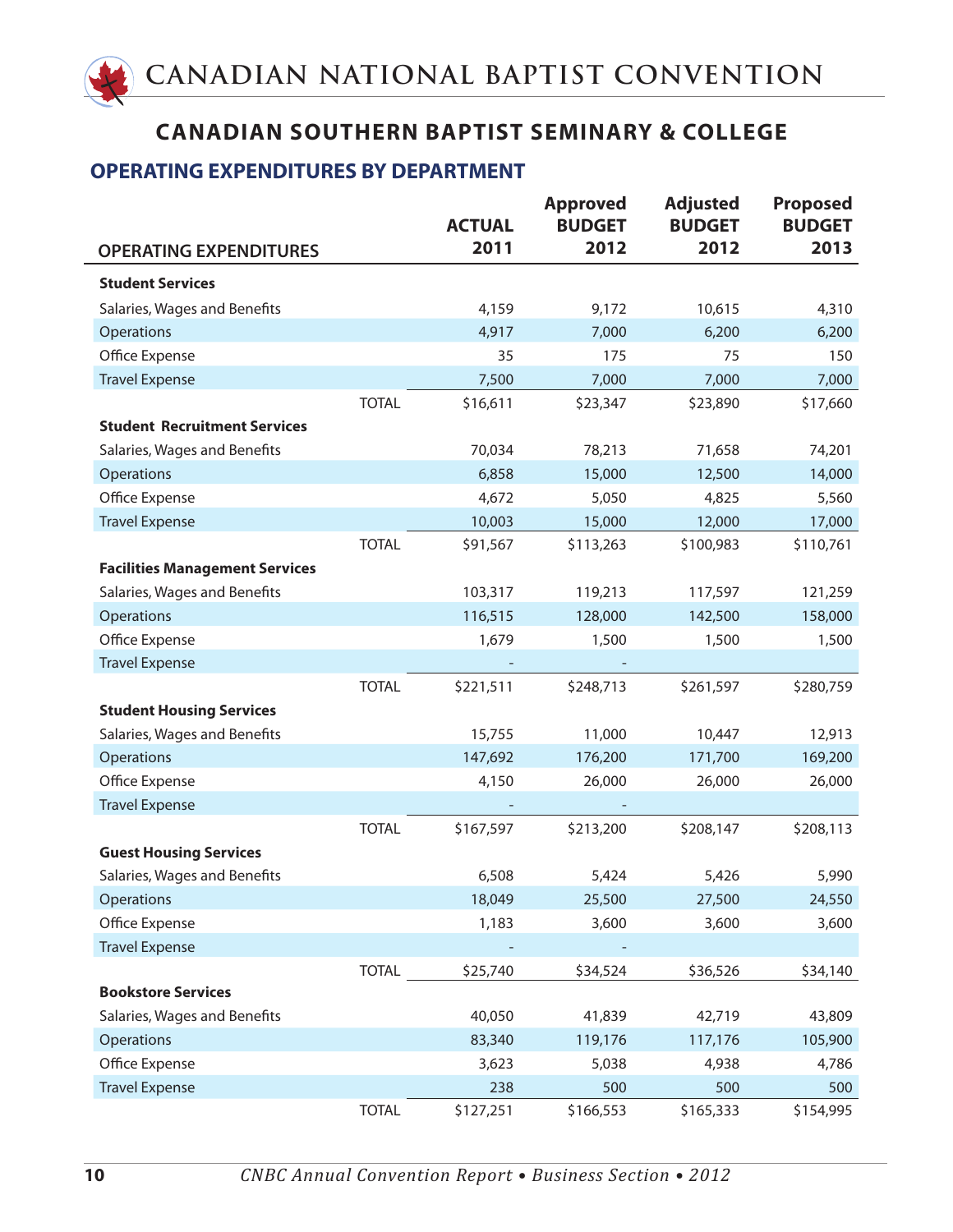

### **OPERATING EXPENDITURES BY DEPARTMENT**

|                                               |              | <b>ACTUAL</b>  | <b>Approved</b><br><b>BUDGET</b> | <b>Adjusted</b><br><b>BUDGET</b> | <b>Proposed</b><br><b>BUDGET</b> |
|-----------------------------------------------|--------------|----------------|----------------------------------|----------------------------------|----------------------------------|
| <b>OPERATING EXPENDITURES</b>                 |              | 2011           | 2012                             | 2012                             | 2013                             |
| <b>Nehemiah Project</b>                       |              |                |                                  |                                  |                                  |
| Salaries, Wages and Benefits                  |              | $\mathbf 0$    | $\mathbf{0}$                     | 0                                | 0                                |
| <b>Operations</b>                             |              | 3,588          | 8,700                            | 3,600                            | 3,600                            |
| Office Expense                                |              | 442            | 1,300                            | 1,000                            | 1,000                            |
| <b>Travel Expense</b>                         |              | 8,888          | 11,500                           | 10,125                           | 10,125                           |
|                                               | <b>TOTAL</b> | \$12,918       | \$21,500                         | \$14,725                         | \$14,725                         |
| <b>Blackaby Ministries Training Institute</b> |              |                |                                  |                                  |                                  |
| Salaries, Wages and Benefits                  |              | 117,866        | 118,423                          | 118,438                          | 124,112                          |
| <b>Operations</b>                             |              | $\overline{0}$ | 1,300                            | 1,300                            | 50                               |
| Office Expense                                |              | 197            | 1,725                            | 1,725                            | 375                              |
| <b>Travel Expense</b>                         |              | 170            | $\mathbf 0$                      | $\overline{0}$                   | $\mathbf 0$                      |
|                                               | <b>TOTAL</b> | \$118,233      | \$121,448                        | \$121,463                        | \$124,537                        |

| <b>CNBC FOUNDATION PROPOSED BUDGET 2013</b> |           |                 |
|---------------------------------------------|-----------|-----------------|
|                                             |           | <b>PROPOSED</b> |
|                                             | 2012      | 2013            |
| <b>REVENUE</b>                              |           |                 |
| <b>Management Fees</b>                      | 25,120.00 | 25,120.00       |
|                                             | 25,120.00 | 25,120.00       |
| <b>EXPENSE</b>                              |           |                 |
| <b>INSURANCE</b>                            |           |                 |
| Directors & Officers Liability              | 1,000.00  | 1,000.00        |
| <b>OFFICE</b>                               |           |                 |
| <b>Bank Service Charges</b>                 | 300.00    | 300.00          |
| <b>PROFESSIONAL FEES</b>                    |           |                 |
| Accounting                                  | 13,320.00 | 13,320.00       |
| Audit                                       | 10,500.00 | 10,500.00       |
|                                             | 25,120.00 | 25,120.00       |